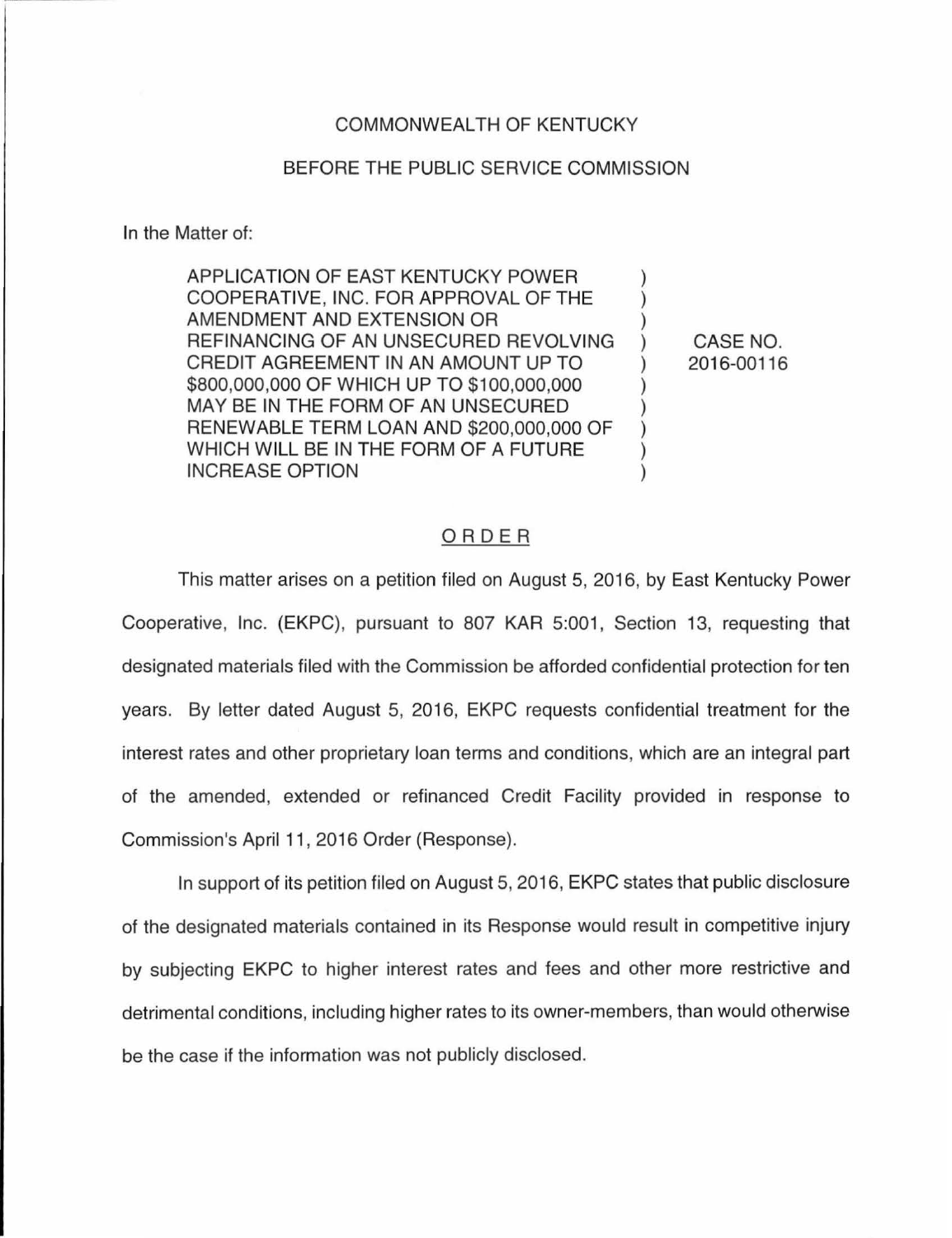Having considered the petition and the materials at issue, the Commission finds that the designated materials described in EKPC's August 5, 2016 petition meet the criteria for confidential treatment and are exempted from public disclosure pursuant to  $KRS 61.878(1)(c)(1)$ .

IT IS THEREFORE ORDERED that:

1. EKPC's August 5, 2016 petition for confidential protection is granted.

2. The designated materials shall not be placed in the public record or made available for public inspection for ten years, or until further Orders of this Commission.

3. Use of the designated materials in any Commission proceeding shall be in compliance with 807 KAR 5:001, Section 13(9).

4. EKPC shall inform the Commission if the designated materials become publicly available or no longer qualify for confidential treatment.

5. If a non-party to this proceeding requests to inspect the designated materials granted confidential treatment by this Order and the period during which the materials have been granted confidential treatment has not expired, EKPC shall have 30 days from receipt of written notice of the request to demonstrate that the materials still fall within the exclusions from disclosure requirements established in KRS 61 .878. If EKPC is unable to make such demonstration, the requested materials shall be made available for inspection. Otherwise, the Commission shall deny the request for inspection.

6. The Commission shall not make the designated materials available for inspection for 30 days following an Order finding that the materials no longer qualify for confidential treatment in order to allow EKPC to seek a remedy afforded by law.

-2- Case No. 2016-00116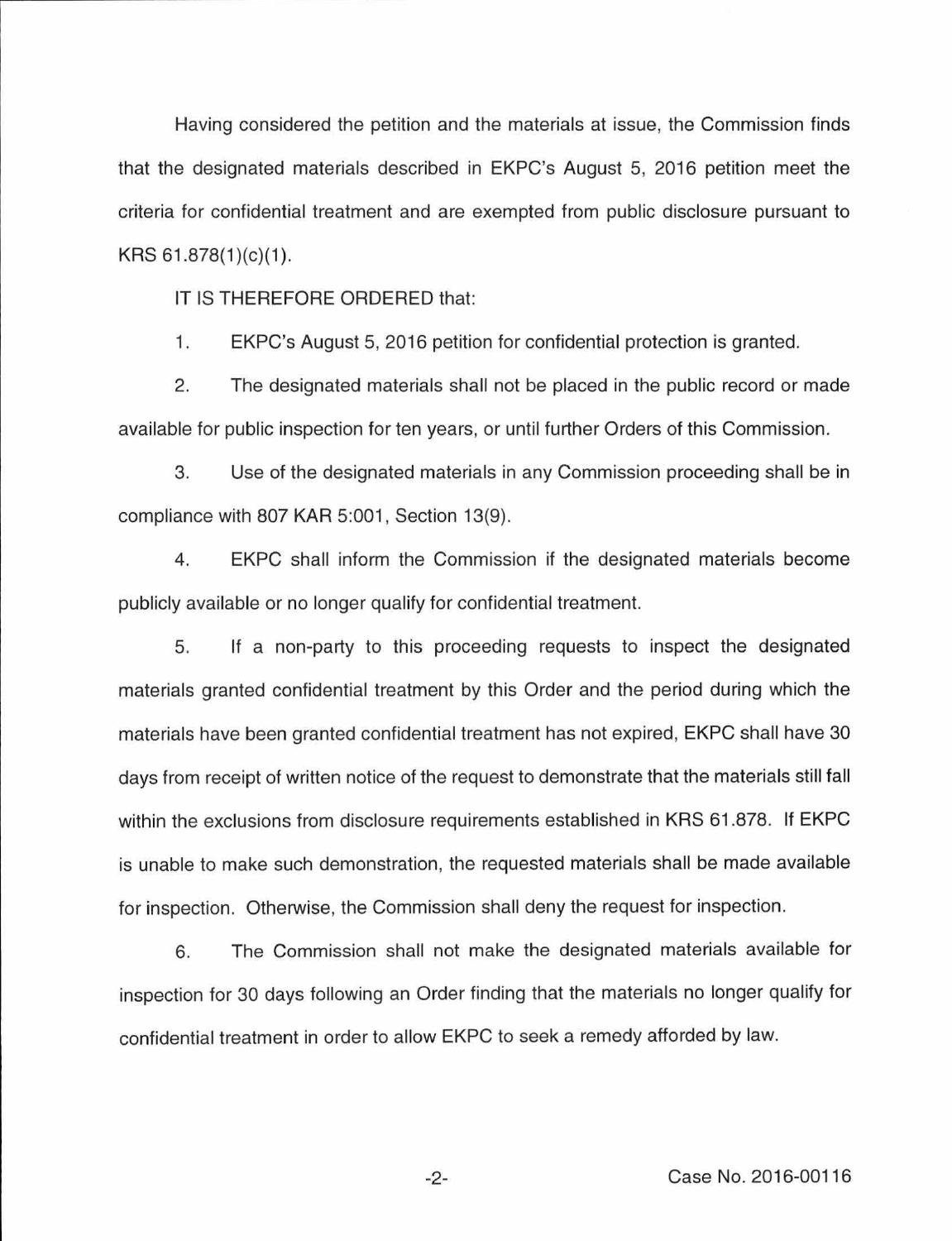By the Commission

**ENTERED MAR 0 5 2019**  KENTUCKY PUBLIC SERVICE COMMISSION

ATTEST: up **DUZExecutive Director** 

Case No. 2016-00116